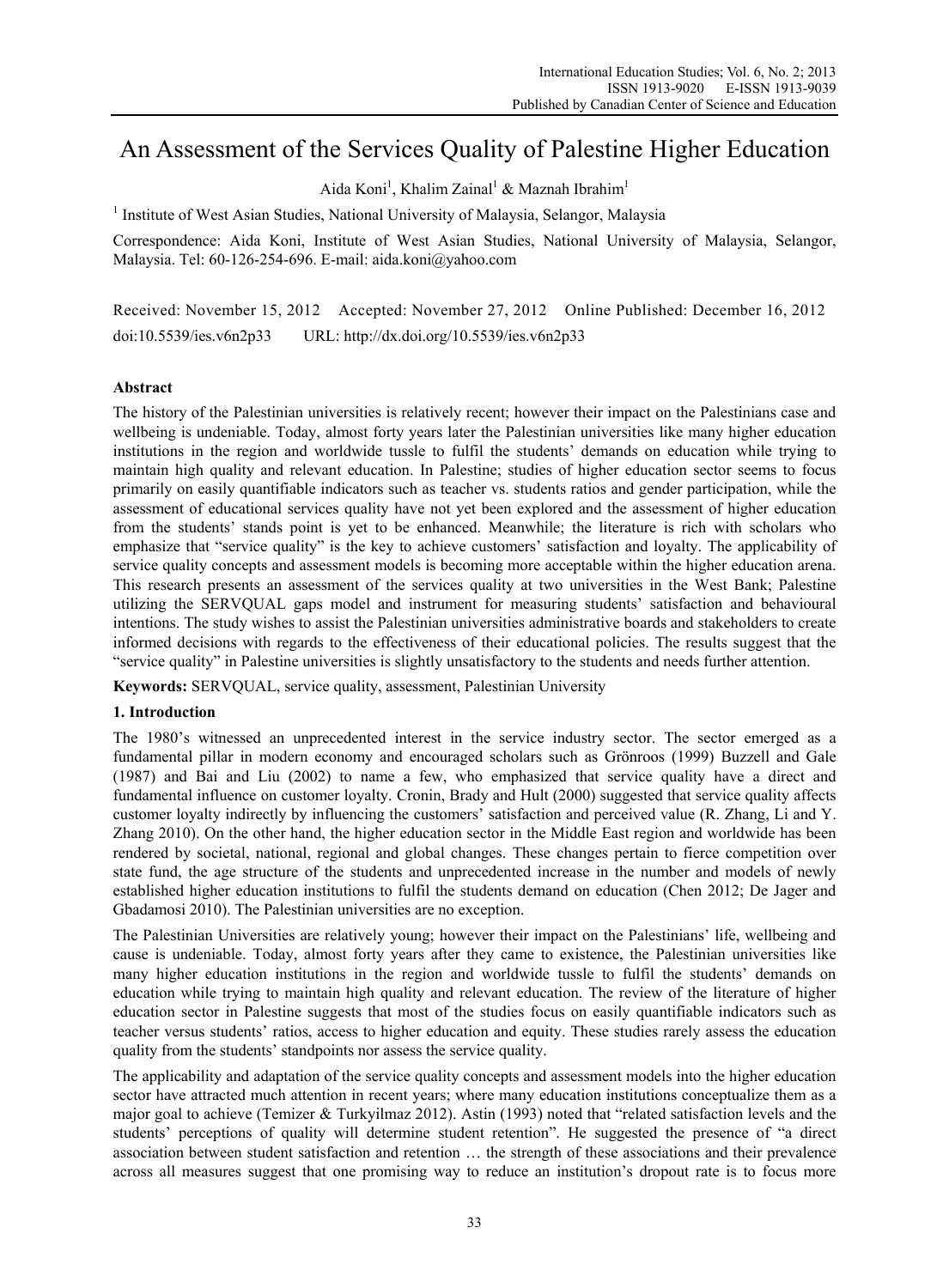attention on student satisfaction". Among the most well known models developed to measure the service quality in higher education is the service quality gaps model, mostly known as the "SERVQUAL model" by Parasuraman, Zeithaml and Berry (1985). The authors argued that each time a customer encounters a service; the customer judges the quality of the service in question against his/ her expectations. Therefore similar to the "service industry sector" any academic institution that attempts to evaluate the quality of its educational services should comprehend the expectations and perceptions of its prime customers beforehand, hence the students and exerts efforts to meet as closely as possible their expectations. This study presents an assessment of the service quality at two universities in the West Bank; Palestine utilizing an enhanced SERVQUAL instrument to measure students satisfaction and loyalty intentions.

## **2. Literature Review**

## *2.1 Service Quality in Higher Education*

Scholars have long contemplated over a universally accepted definition of services and service quality; however their task proved to be an uneasy one. Grönroos (1990: 27) defined services as

"Activities or a series of activities of more or less intangible nature that normally, but not necessarily, take place in interactions between the customer and service employees and/or physical resources or goods and/or systems of the service provider, which are provided as solutions to customer problems"

Zeithaml and Binter (1996:5) defined services, including educational services as "deeds, processes and performances". The difficulty to define services is attributed to the unique characteristics of the services which distinguish them from goods. These unique characteristics of services posed further challenges to scholars to assess the performance of the service sector. Services are described as intangible, heterogeneous, inseparable and Perishable. The review of the literature of service quality suggests that most of the definitions of service quality tends to be consumer- oriented (Kessler 1995). Lewis and Booms (1983: 100) defined service quality as a 'measure of how well the service level delivered matches the customer's expectations. Defining service quality in the context of higher education is no less elusive. Reeves and Bednar (1994) conclude that "the search for a universal definition of quality and a statement of law like relationships has been unsuccessful" and recommend that the definition of service quality in education should follow the general definitions of service quality. This encouraged the higher education community to adopt a few of the models that were developed originally to measure service quality in the private sector to investigate the service quality within the higher education setting (Lovelock 1981; Chua, 2004). Gatfield, Barker and Graham (2006) explored Australian and International students' perception of quality variables in an Australian higher education setting. The authors developed and used a scale comprised of 26 quality variables. Their findings revealed a hierarchy amongst the factors where "academic instruction" was the most critical aspect. De Jager and Gbadamosi (2010) studied the service quality and the students' intention to leave the university, trust in management of the university and the overall satisfaction with the university at two local higher education institutions in South Africa. The study revealed significant relationship between service quality in HE and other study variables—intention to leave the university; trust in management of the university and overall satisfaction with the university.

Parasuraman et al. (1988) defined service quality as "the extent of discrepancy between customers' expectations or desires and their perceptions" and operationalized this definition as the disconfirmation between customers' perceptions minus their expectations (SERVQUAL= Perceptions - Expectations). The authors proposed ten dimensions of service quality with five basic gaps to be analyzed and these are: Tangibility, Reliability, Responsiveness, Competence, Courtesy, Credibility, Cecurity, Access, Communication and Understanding the consumer. Their research was later refined leading to the development of the SERVQUAL scale which measures customers' perceptions of service quality. The original ten dimensions were later condensed into five dimensions and these are:

- Tangibles: Appearance of Physical facilities, equipment, personnel, and communication materials
- Reliability: Ability to perform the promised service dependably and accurately
- Responsiveness: Willingness to help customers and provide prompt service
- Assurance: Knowledge and courtesy of employees and their ability to convey trust &confidence
- Empathy: Caring, individualized attention the firm provides its customers

The authors suggested that regardless of the service being studies, "Reliability is the most critical dimension while tangibles are the least". The instrument has been described as "tried and tested instrument which can be used comparatively for benchmarking purposes" (Brysland and Curry, 2001). The model was first adopted into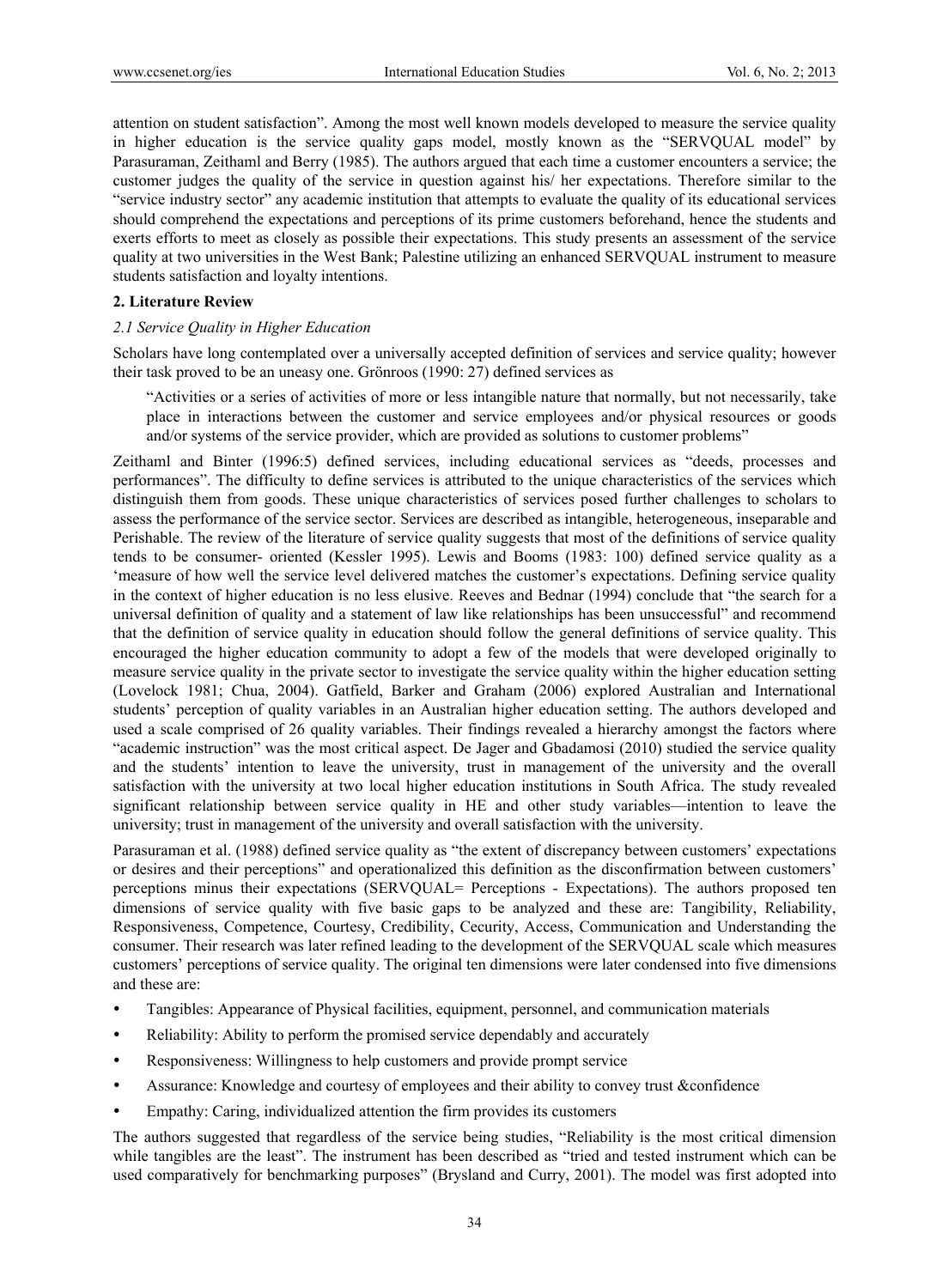the higher education context to measure academic library service quality by the Association of Research Libraries (ARL); and was called LibQUAL (Awan & Mahmood 2011). The study of service quality in higher education utilizing the SERVQUAL instrument has been empirically tested over the past few years; and while some of these studies are conceptualized globally, others were concerned with testing the service quality instrument on the country level. Soutar and McNeil (1996) utilized a modified SERVQUAL instrument to test the students' views of the quality of academic and administrative services provided in an Australian university. Their study found the students to be quite satisfied with the quality of the academic units surveyed; although there were gaps in reliability, responsiveness, assurance, empathy, knowledge and communication however those were small in magnitude. Sahney, Banwet and Karunes (2004) studied students within selected educational institutions in India utilizing the SERVQUAL methodology. The authors later used the quality function deployment technique to identify the set of minimum design characteristics/quality components that meet the requirements of student as customers of the educational system. Tan & Kek (2004) adopted an enhanced approach to measure the students' satisfaction at two local universities in Singapore utilizing the SERVQUAL instrument. Their approach involved the use of factors which concern the student services that are queried and surveyed using the SERVQUAL methodology within 76 different areas. Their results identified large gap scores at both universities for school authority and communicating with the university's management. The students' expectations were better met for university facilities and social activities at one of the two universities. In Malaysia, Shekarchizadeh, Rasli and Hon-Ta (2011) assessed the service quality perceptions and expectations of international postgraduate students studying in selected Malaysian universities utilizing a modified SERVQUAL instrument. Their study included 35 items distributed into five factors: professionalism, reliability, hospitality, tangibles, and commitment. The study concluded that the international postgraduate students attending five Malaysian universities have negative perceptions of education service quality in their universities, as students' expectations were not met in the performance of education services. The students were dissatisfied with the education service quality on all the five aforementioned quality factors. The authors attributed the students' dissatisfaction to the international students benchmarking the Malaysian universities to Western universities in America and Europe as a general class for higher education.

Though researchers of service quality admit that the measurement of service quality closely conforms to the disconfirmation paradigm (Bitner, Booms and Tetreault 1990; Bolton and Drew 1991) however these researchers suggest that service quality and satisfaction are distinct constructs. Cronin and Taylor (1992) suggested a definition of service quality as a form of "attitude and a long run overall evaluation" while satisfaction is a "transaction-specific measure". Students' satisfaction is becoming widely accepted by the higher education community as a significant factor to the academic institutions strategic interests. Students with higher satisfaction levels are more likely to reflect a positive image about the university and recommend the university to other potential students which would enhance the university competitiveness among other tertiary education institutions (Jiewanto, Laurens and Nelloh 2012). Students' satisfaction with their university not only contributes to the university's image and reputation it contributes significantly to the students' educational achievement (El Ansari & Oskrochi 2006). A student who is satisfied with his/ her courses, teachers or university services would feel proud to be a student of that particular institution, would recommend it to other potential students or even return to the same institution if considered furthering his/ her education. This is well supported in the literature which suggests that students' feedback is a vital element in the quality improvement and student satisfaction (Harvey 1997; Kanji and Tambi 1999; Williams & Cappuccini- Ansfield 2007; Houston 2008). Service Quality is a well established prerequisite for maintaining a strong and positive relationship with the customers (Young and Varble 1997). In a higher education context; the students' perceptions of the service quality at their universities is both significant and strategic to the students' current and future relationship to the university (Cronin and Taylor, 1992). Spreng and Mackoy (1996) identified perceived service quality as an antecedent to satisfaction. Lassar Manolis and Winsor (2000) suggested that there should be a proper "understanding of the determinants of customers' satisfaction". This understanding has a tremendous monetary value for the service organization in a competitive environment (Abu Hasan, Ilias, Rahman and Abd Razak 2008). The study by Bigne, Moliner and Sanchez (2003) found that satisfaction is highly influenced by overall service quality. Ham and Hayduk (2003) in their study of higher educational settings confirmed the presence of a positive correlation between perception of service quality and student satisfaction.

#### *2.2 Relation between Service Quality, Students Satisfaction and Behavioural Intentions*

It is very important to understand the students' behavioural intentions. The emphasis on students' behavioural intentions contributes to the profitability of loyal customers (Minami & Dawson, 2008). Studies in the field of consumer satisfaction suggest that as a consequence of satisfaction individuals exhibit both attitudinal and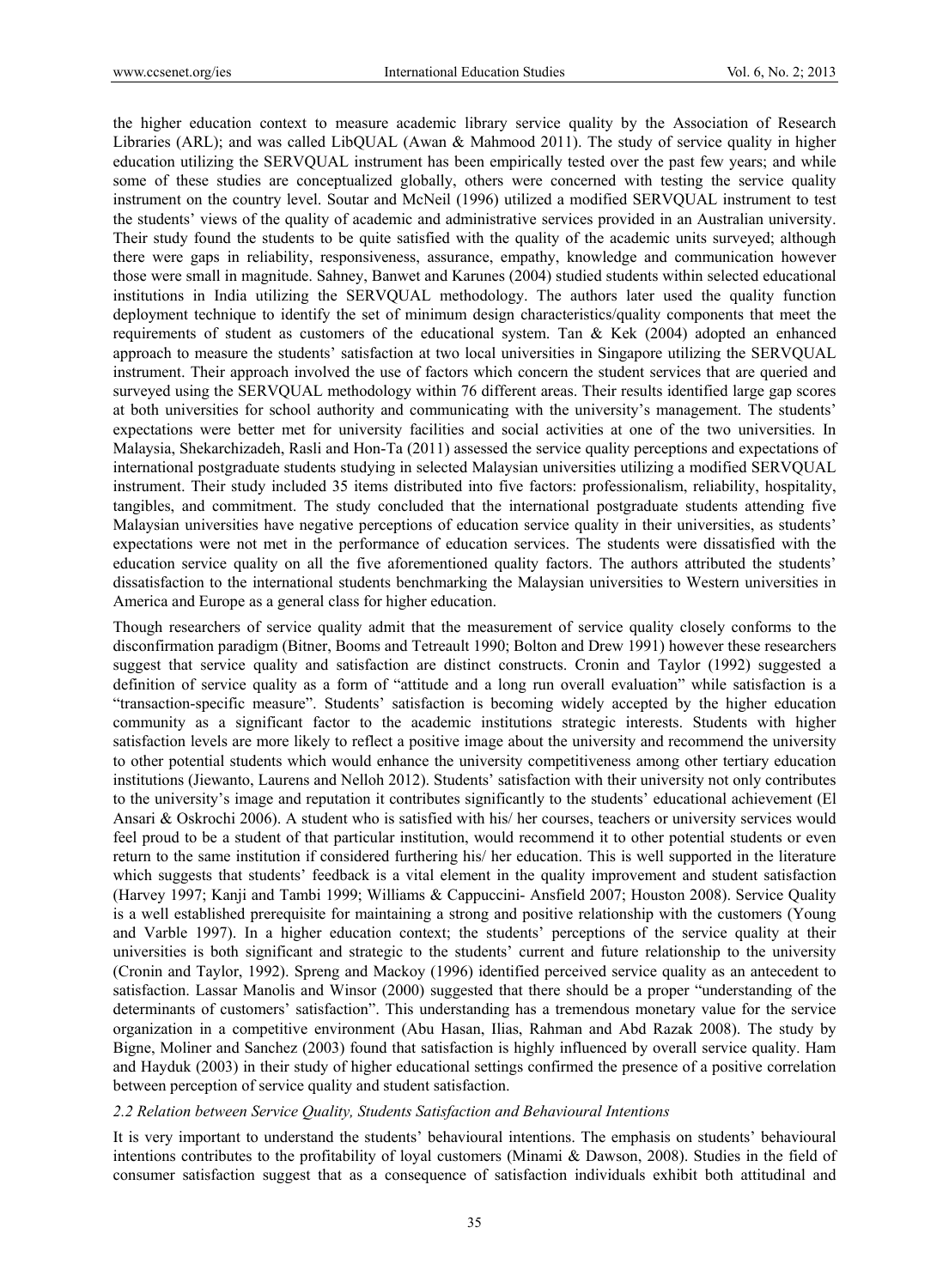behavioural intentions towards the products or service (Andreasen 1977; Day 1977). Students' loyalty intentions are also known as the word of mouth intention. Word of mouth intentions are formed from two famous concepts and these are word of mouth (WOM) and behavioural intentions (Jiewanto et al., 2012). Word of mouth intentions are characterized as oral, person-to-person communication between a receiver and a communicator whom the receiver perceives as non-commercial, regarding a brand, product or service (Arndt 1967). They signal the customer's willingness to recommend the service to other prospect customers in the near future (Dabholkar Shepherd and Thorpe 1995). Student satisfaction is also generally assumed to be a significant determinant of positive word-of mouth, retention and loyalty (Temizer & Turkyilmaz 2012). The students' loyalty intentions and satisfaction with the service level at their universities are strongly inter-related to each other. The concepts of students' satisfaction and loyalty have become one of the major goals of all educational institutions. Naik, Krishna and Gantasala, (2010) emphasize that the service quality and customer satisfaction are antecedent to behavioural intentions. In other words when the students are satisfied with the service level at their universities they are most likely will recommend the university to other prospect students. Of the other factors which contribute to influence the students' behavioural intentions is the university image (Chung, Thorndike and Hwang 2009; Lin & Lin, 2007; O'Cass & Lim, 2010).

#### *2.3 The Palestinian Higher Education Sector*

The Higher Education system in the Palestinian territories refers to the educational system governing the tertiary education institutions in the West Bank and Gaza Strip. The system is a mixture of approaches "used in the United States, the United Kingdom, and France" (Taweel 2007). Today the Palestinian higher education system is comprised of 49 accredited post-secondary education institutions distributed between the West Bank and Gaza Strip. 34 of these institutions are located in the West Bank which range between traditional universities, university colleges, community colleges and an open university (13, 15, 20 and one respectively). They offer nearly 300 fields of study to some (21, 3973) students, 57% of whom are females. These institutions provide programs that range from Education, Arts and Humanities to Natural and Medical Sciences, ICT and Engineering (MOHE. 2011). While the statistics seems encouraging, however the study by BirZeit University (2010) suggests that the numbers are deceptive. According to the study the courses offered at the universities suffer from considerable homogeneity; therefore despite the existence of 247 post secondary programs, however these programs does not necessarily reflect the needs of the local economy or the interests of the students.

Taweel (2007) identified two main categories of studies which influence our understanding of the Palestinians higher education sector nowadays. The first category consists of compilation of raw data aggregated by nongovernmental agencies such as the United Nations and the World Bank as well as the annual statistics report issued by the Palestinian Ministry of Higher Education. The second category of studies consists of sporadic studies conducted by individual researchers. Both categories of studies focus on easily quantifiable variables such as the numbers and types of tertiary education institutions, the students versus teacher ratios, students' access to higher education, female participation wither as students or as faculty members and the number of full time versus part time academicians. While these studies provide some insight into the status and provision of higher education in Palestine, however they do not provide a holistic image of all aspects of higher education quality in the country.

The Palestinian universities are predominantly nongovernmental institutions; which are referred to as public; "a term that describes their establishment under a public law, not to their type of funding or governance" (Abu-Lughod 2000). The Palestinian Ministry of Higher Education (MOHE) refers to the universities in its annual statistics report as "Traditional" universities, which include public universities, governmental universities and private universities. The signing of the Oslo accords and the consequence establishment of the first Palestinian Ministry of Higher Education in 1998 provided a platform for them to finally flourish. New facilities were erected, more professors are hired and new programs and modes of study are integrated to the system, paralleled with unprecedented number of students obtaining their higher education at their local universities. Gerner and Shrodt (1999) explain how the Palestinians are "among the best educated in the postcolonial world…. considering the difficult conditions under which the Palestinian higher education system has been operating". Unfortunately this rapid expansion, though a necessity, threatens to render the provision of quality education in Palestine. A few recent studies suggest that the Palestinian higher education sector nowadays is in dire need of further attention in order not to lose yesterday gains.

The study by Hashweh M. Hashweh M. and Berryman (2003) assessed higher education needs in the West Bank and Gaza Strip and identified five fields that require further investigation which are access & capacity, equity, quality, relevance and governance. The study concludes that the quality of higher education in most universities in Palestine seems to be in a state of decline, where the student versus teacher ratio is increasing, the percentage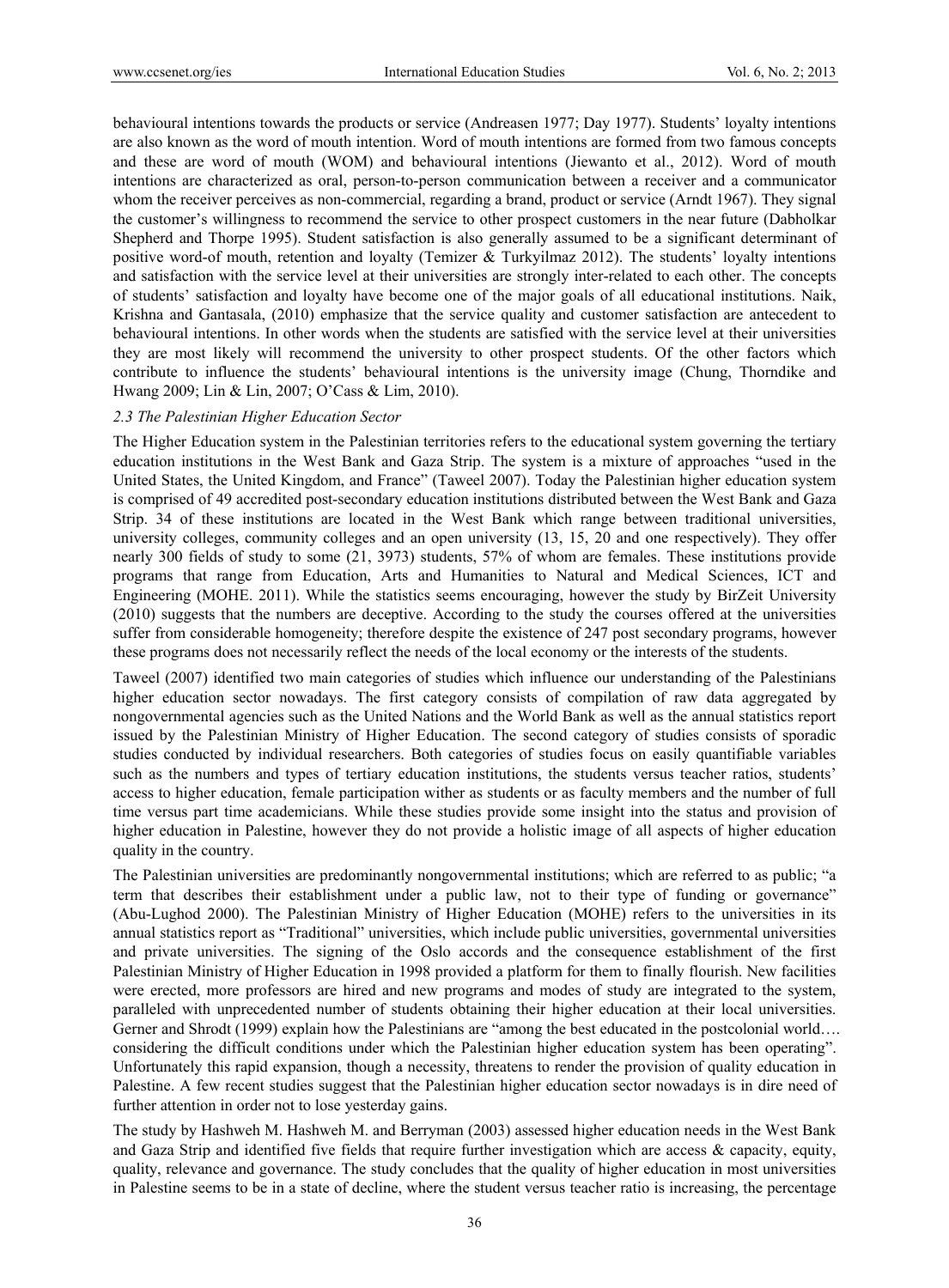of part time teachers is increasing and the faculty academicians are overloaded. The study by BirZeit University in 2010, analyzes the Palestinian education system dichotomous role in socializing young people into society including preparing them for their future societal roles and selecting them into occupational structure based on their individual achievements. The study identifies key gaps in the education system preparation of students for the labour market. Among these gaps is the pedagogy of teaching system at the secondary level which was found to be restrictive in terms of skills development. The problem, according to the study, intensifies at the tertiary level with the lack of work based learning either through weak uptake of Technical and Vocational, Education and Training (TVET) or work-based study at the university and concludes that the education system in Palestine does not prepare the students with adequate soft and hard skills for the labour market. In 2010 the national study of undergraduate teaching practices in Palestine by Cristillo revealed insightful findings with regards to the quality of undergraduate education in the Palestinian Higher Education Institutions. The study revealed prevailing teacher- centred approach to learning vis-à-vis students centred approach, the failure of universities to adequately integrate the classroom into a more cohesive community and culture of learning and a growing concern among teachers, students and parents that university education is no longer relevant to the labour market (Cristillo, L. 2010).

The World Bank report on Equity and Access to Tertiary Education in the Middle East and North Africa Region in 2009 identified Palestine among the countries with the highest proportions of private enrolment in the region. According to the report "the youth bulge placed considerable demands on primary and secondary schools and … on colleges and universities". The study highlighted the many challenges which face the Palestinians with relation to the socioeconomic profile of its students such as "the geopolitical situation, and the population boom among college-age Palestinians". The report also explains the many challenges faced by the Palestinian higher education institutions and the Palestinian professors to satisfy the increasing demand on their education while maintaining high standards for the programs they offer(World Bank 2009).

The study Daoud (2005) of the gender gap in returning to school in Palestine provided estimates of the private returns to schooling in Palestine utilizing eight quarterly labour force surveys for 1999 and 2001. The study investigated the differential impact of the Israeli closure policy on Palestinian male and female workers. The study concluded that returns to schooling are larger for women. The gap in returns to schooling was reduced in 2001; however, female returns to schooling suffer from selectivity bias which worsened during 2001. The females' marginal return was found almost twice as large as male marginal return. The schooling premium for 13–15 years of schooling is 10.6% and for the 16 or more years of schooling was 25% for 1999. The Intifada affected the schooling premium negatively for both groups, but more so for the group with 16 or more years of schooling.

Despite the few attempted studies, self and external assessments by Palestinian universities and the governmental bodies as well as International Agencies, however these attempts seem to primarily focus on tangible aspects of higher education such as; access to education, equity, female participation, students versus teacher ratios and finally the number of full time and part time academic staff. Moreover, while these studies aim to enhance our understanding of the Palestinian higher education system achievements and shortfalls, which would necessarily influence the students, however with the exception of the study by Cristillo (2010) none of them take into account the Palestinian students' opinion in the education provided to them. The students come in contact with their institutions in various ways and at multiple occasions. Each time a student encounters a service, requests a documents from a department, arranges an appointment with a staff member, or simply checks a book out from the library he/she constructs a behavioural and attitudinal intention towards that person or department in particular and towards the institution as a whole. These occasions when the students come in contact with the institution are what should be examined in order to measure the students' perceptions, satisfaction and intentions towards their institution. This raises the need for studies which focus on measuring less tangible aspects of university education such as the service quality at the universities as recounted by the students. The literature neither yielded any prior studies which measure the service quality in Palestine Universities nor studies which measure the students' perceptions.

## **3. Method**

## *3*.*1 Study Background*

The study focus on two universities (named here; University A and University B) in the West Bank; Palestine. The two universities provide three levels of tertiary education. University A provides an undergraduate and a graduate program while University B provides a two years diploma and an undergraduate program. This study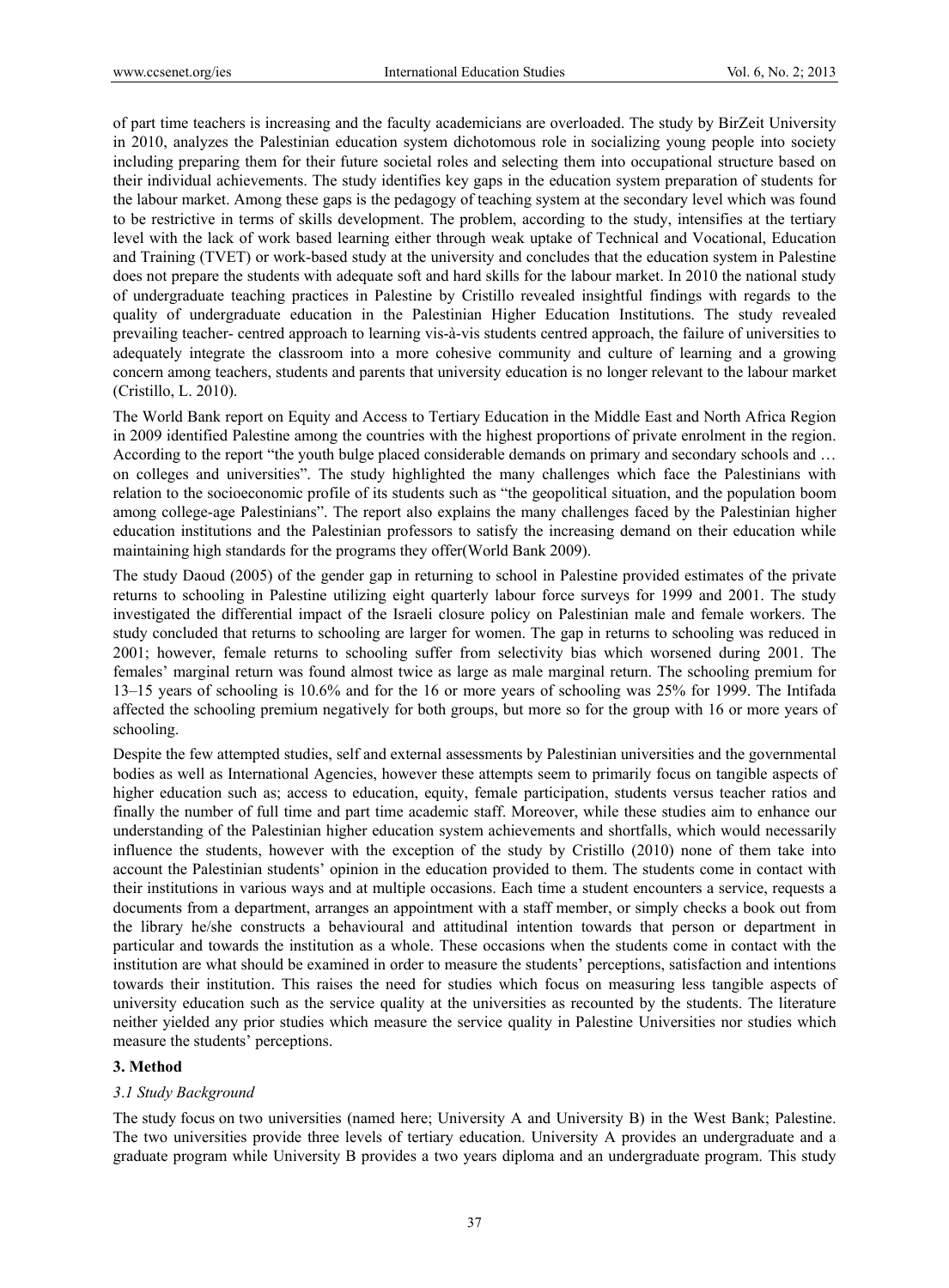presents an assessment of the service quality in Palestine universities as perceived by their students utilizing the SERVQUAL gaps model.

## *3.2 Population and Sample*

The study utilizes Krejcie and Morgan, 1970 equation to determine the sample size:

$$
S = \frac{x^2 NP(1 - P)}{d^2 (N - 1) + x^2 P(1 - P)}
$$
(1)

Where (s) the size of sample required, N is size of population, P is ratio of population (estimated as 0:50 to give the maximum sample size) and d is the degree of accuracy expressed as  $12:05 \text{ x}^2 = \text{chi-square value}$  for 1 degree of freedom at 0.05 level (3841).

The participating universities provided the researcher with the total number of students attending their universities respectively: University A 7902, and University B 2968. Based on the aforementioned equation the total sample size is 375 respondents.

The data made available to this study was gathered through questionnaire administered to1200 students in a random manner in order ensure reaching the intended number of surveys; later only fully answered surveys were considered for further analysis. The students were assured to the confidentiality of their answers; therefore their names were not included in the survey format. The data was collected during the first week of May 2012 and the data from both universities was later combined together and considered representative of traditional universities in West Bank; Palestine as it ensured representation of respondents for the following reasons: the two universities combined provide three levels of study (two year diploma; an undergraduate program and a graduate program); the two universities are located in two different locations in the West Bank and they both receive students from different parts of Palestine including cities; towns and refugee camps.

#### *3.3 Survey Instrument Development*

The study adopted the survey instrument from the work of Tan and Kek 2004. Tan and Kek (2004) designed the survey instrument specifically for use by a university through parallel review of educational service indicators from the work of Kwan and Ng (1999) and from Harvey (2002). Tan and Kek (2004) described the development of the current survey model as follows: In 1970, Betz, Klingensmith & Menne designed a survey instrument to measure service quality in education. The authors focused on educational support services and student encounters. Later in (1993) Hampton refined and condensed Betz et al. (1970) survey in order to "identify the different factors that contribute towards a quality education". The prime focus of Hampton's (1993) research was to develop "service indicators" by the students themselves. Hampton (1993) framed his questions in the form of a SERVQUAL survey which was carried out in the United States. In (1999) Kwan and Ng adopted the quality indicators developed by Hampton (1993). The authors argued that students' perceptions and expectations are often influenced by their cultural orientation. The authors considered cultural variables in service quality in their adaptation. Later Kwan and Ng (1999) conducted their survey in Hong Kong and China.

Meanwhile, Harvey and his associates conducted a parallel review at the Centre for Research into Quality (CRQ) at the University of Central England and latterly at the Centre for Research and Evaluation (CRE), Sheffield Hallam University (Harvey, 2002). Harvey's extensive review yielded the 'Student Satisfaction' model which has evolved over 14 years. The authors designed the model to be an effective tool to obtain, analyse, and report on students' views about their total university experience. A prime consideration of their research was the development of the service indicators by the students themselves. In 2004, Tan and Kek conducted parallel review of the educational service indicators from the work of Kwan and Ng (1999) and from the student satisfaction model by Harvey (2002) and combined the two lists of service quality attributes. Tan and Kek (2004) later tested the list from both reported studies on a pilot group of students. The results from the pilot test revealed 19 duplicative attributes which were later removed. The final result was a questionnaire instrument with 76 attributes. In line with SERVQUAL model, Tan and Kek (2004) constructed the 76 attributes of the survey to ask students to rate their expectations (E) and perceptions (P) of the educational service attributes.

#### *3.4 Validity and Reliability of the Survey Instrument*

The research took place in Palestine; where the spoken language is Arabic; therefore the researcher translated the questionnaire from English into Arabic language. In order to validate the translation, a back- to back translation was conducted and amendments were carried out.

A pilot test of the questionnaire was later introduced to students from the chosen Universities via email. 45 questionnaires were emailed to students from the participating universities. 21 complete copies were returned;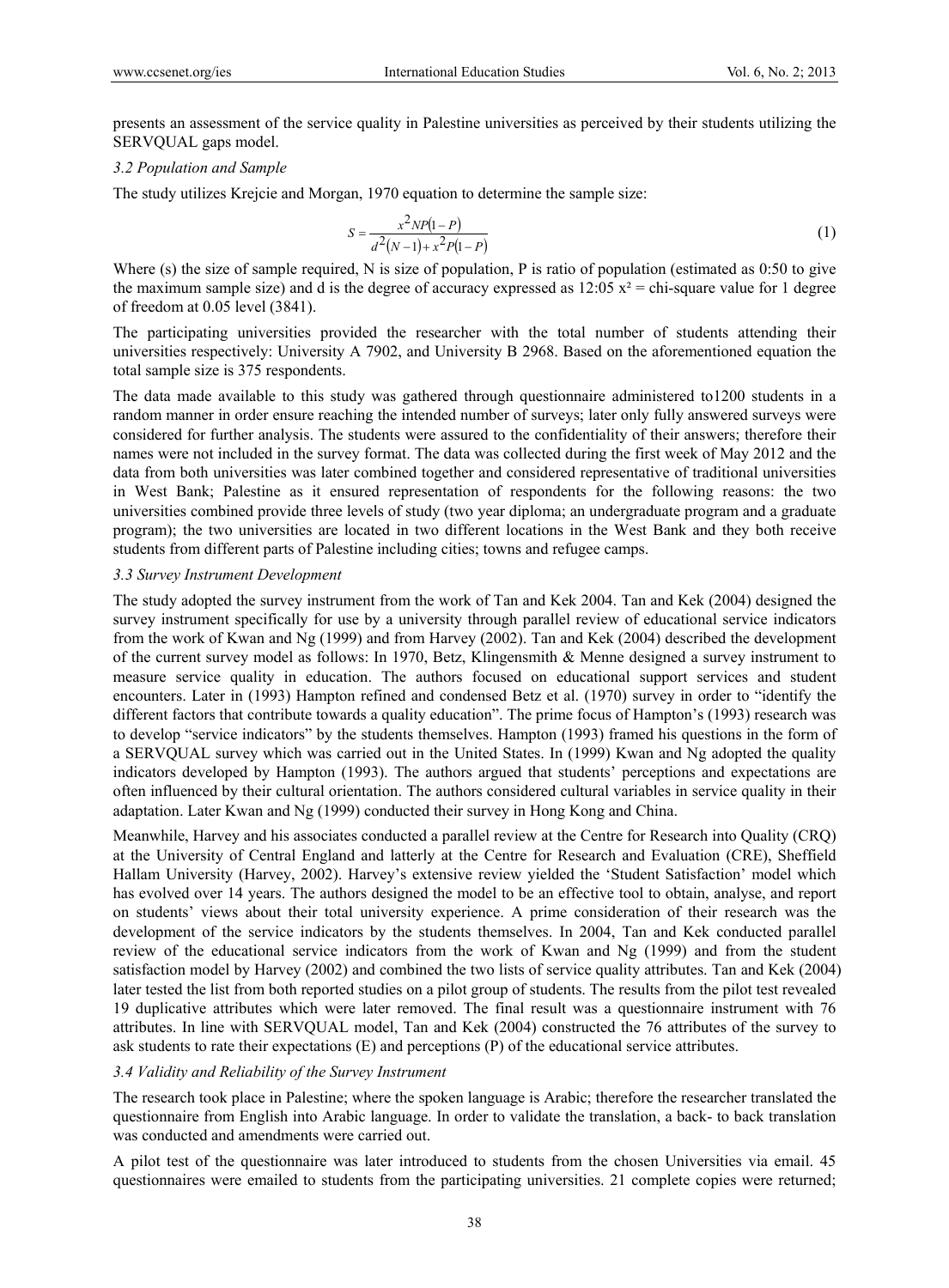ten from University A, and eleven from University B. The pilot test revealed one item that was confusing to the students; academic level. The researcher examined the internal consistency of the instrument using Cronbach alpha coefficient value using SPSS software. The Cronbach Alpha value was; 0.952 which exceeds the minimum level 0.7 recommended by Nunnally (1978)

## **4. Results**

## *4.1 The Participants Demographic Profile*

The survey initially asked students to identify four demographic attributes; gender; age; study level; and year of study. Three out of the four original attributes were selected for further analyses which are gender; age and study level. Year of study was dropped from further analysis since it would confuse the results. Table 1; summarizes the selected demographic attributes of the participants in this research

|                   | Frequency | Percent $(\% )$ |
|-------------------|-----------|-----------------|
| Gender            |           |                 |
| Male              | 181       | 48.3%           |
| Female            | 194       | 51.7%           |
| Study Level       |           |                 |
| Undergraduate     | 363       | 96.8%           |
| Postgraduate      | 9         | $2.4\%$         |
| Two years diploma | 3         | $.8\%$          |
| Age               |           |                 |
| $\leq$ 18.00      | 23        | $6.1\%$         |
| $19.00 - 20.00$   | 178       | 47.5%           |
| $21.00 - 22.00$   | 152       | 40.5%           |
| $23.00 - 24.00$   | 13        | 3.5%            |
| $25.00 - 26.00$   | 4         | 1.1%            |
| $27.00 - 28.00$   | 2         | $0.5\%$         |
| $29.00+$          | 3         | $0.8\%$         |

Table1. Selected demographic attributes of the survey respondents

The majority of the respondents who participated in the survey could be described as female; undergraduate students at the age 19 to 20 years old. The percentage of females who participated in the survey accounts for 51.7percent of the total population which is in parallel with the latest figures from the Palestinian ministry of Education and Higher Education statistics for the year 2010- 2011. According to the ministry for the academic year 2010/ 2011 the total number of newly enrolled students at the traditional universities in Palestine was 28, 592 students; out of them 58.58 percent were female students (MOHE. 2011). The majority of the respondents were undergraduate students accounting for nearly 97% of the students while only 2.4% of the total respondents were postgraduate students who were from University A and 0.8% were diploma students from University B. The statistics released from the Palestinian Ministry of Education and Higher Education for the academic year 2010/ 2011 corresponds with the researchers' statistics. For the year 2010/ 2011 the total number of enrolled students at West Bank Higher Education Institutions by scientific degree was 74267 students; out of whom 86% were Bachelor students; 2.9 were Graduate students and 5.7% were two years Diploma students. The majority of the students surveyed were within the age group 19- 20 years old accounting for 47.5% followed by the age group 21- 22 years old which accounted for 40.5% both groups accounting for 88% of the total number of students surveyed.

#### *4.2 Pre-Evaluation: Principle Component Analysis*

To validate the instruments gap scores (perceptions minus expectations) a principle factor analysis utilizing Principle component analysis extraction method and VARIMAX rotation on all 375 surveys was conducted.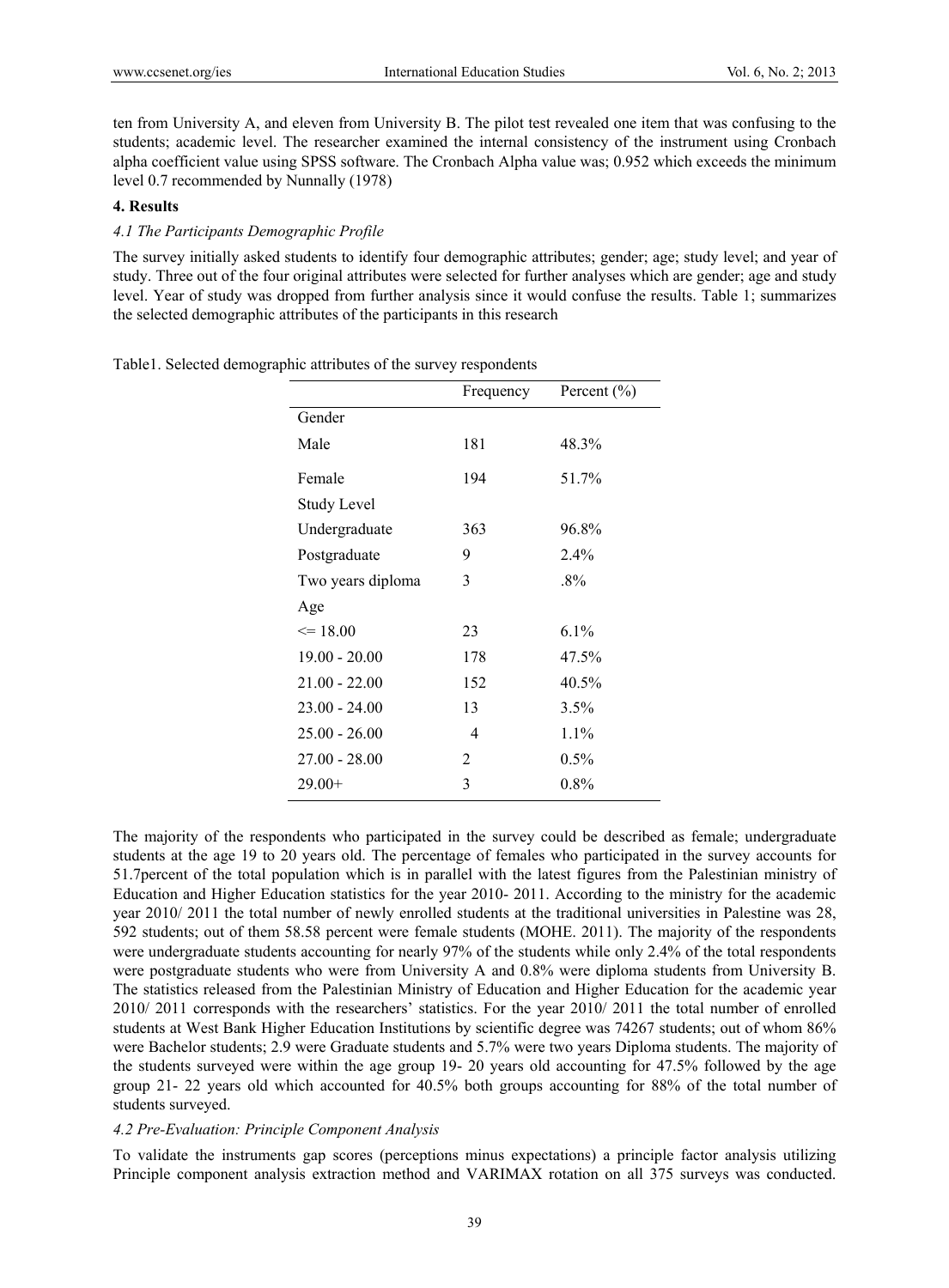Prior to performing PCA the suitability of the data for factor analysis was assessed. The correlation matrix revealed the presence of many coefficients of 0.5 and above. The Kaiser- Meyer value was 0.91 which exceeds the recommended value of 0.6 (Kaiser 1970, 1974) and Barlett's Test of Sphericity (Barlett 1954) reached statistical significance which supports the suitability of the correlation matrix. The results from the principle component analysis revealed the presence of five components. The five components solution explained 64.4% of the variance.

The original survey instrument included 75 statements collapsed into eight factors. Following the principle component analysis, statements with a loading less than 0.5 were dropped from further analysis. The resulted statements accounted for 52 statements within five factors. The majority of the statements were returned to their original groups however some statements loaded on different components.

Computing facilities and Library facilities were returned successfully to their original classifications. The students seemed to perceive learning; teaching and advising as one component resulting in a new factor named Educational Activities (Learning, Teaching and Advising).The students perceived Library facilities as well as the amount and availability of other university facilities similarly, in addition to one component from social activities "The campus events and activities that are provided for students". This could be attributed to the fact that some of the activities take place at the university library facilities. The resulting five factors are; Learning, Teaching &Advising; Library facilities, Computing facilities, Assessment and University Facilities.

#### *4.3 Reliability Test*

The construct reliability using Cronbach's alpha coefficient was tested. Table 2 below summarizes the results from the construct reliability test; with the Cronbach alpha coefficient values. The results from the construct reliability test for the five constructs revealed a Cronbach alpha value which exceeds the ideal Cronbach's alpha coefficient value of 0.7 recommended by Nunnally (1978)

| Construct                     | Cronbach Alpha values No. Of Items |    |
|-------------------------------|------------------------------------|----|
| Teaching, Learning & Advising | 0.926                              | 15 |
| Library Facilities            | 0.930                              | 14 |
| <b>Computer Facilities</b>    | 0.803                              | Q  |
| Assessment                    | 0.835                              | 8  |
| University Facilities         | 0.890                              | 6  |

Table 2. Reliability test and Cronbach alpha coefficient values

## *4.4 Importance of Educational Services Constructs*

The mean scores for students' expectations ranged from 5.24 to 5.43. The highest score registered to the construct "Library Facilities" (mean 5.43). The second most important category of education services was "Computer Facilities" (mean 5.37); followed by University Facilities (mean 5.37) and Teaching; learning and Advising (mean 5.33). The least important component for the students was Assessment (mean= 5.24) (see table 3).

| Table 3. The mean scores for students' expectations |  |  |
|-----------------------------------------------------|--|--|
|-----------------------------------------------------|--|--|

| Construct                       | Mean Expected |
|---------------------------------|---------------|
| Learning, Teaching and Advising | 5.33          |
| Library Facilities              | 543           |
| <b>Computer Facilities</b>      | 5.37          |
| Assessment                      | 5.24          |
| University Facilities           | 536           |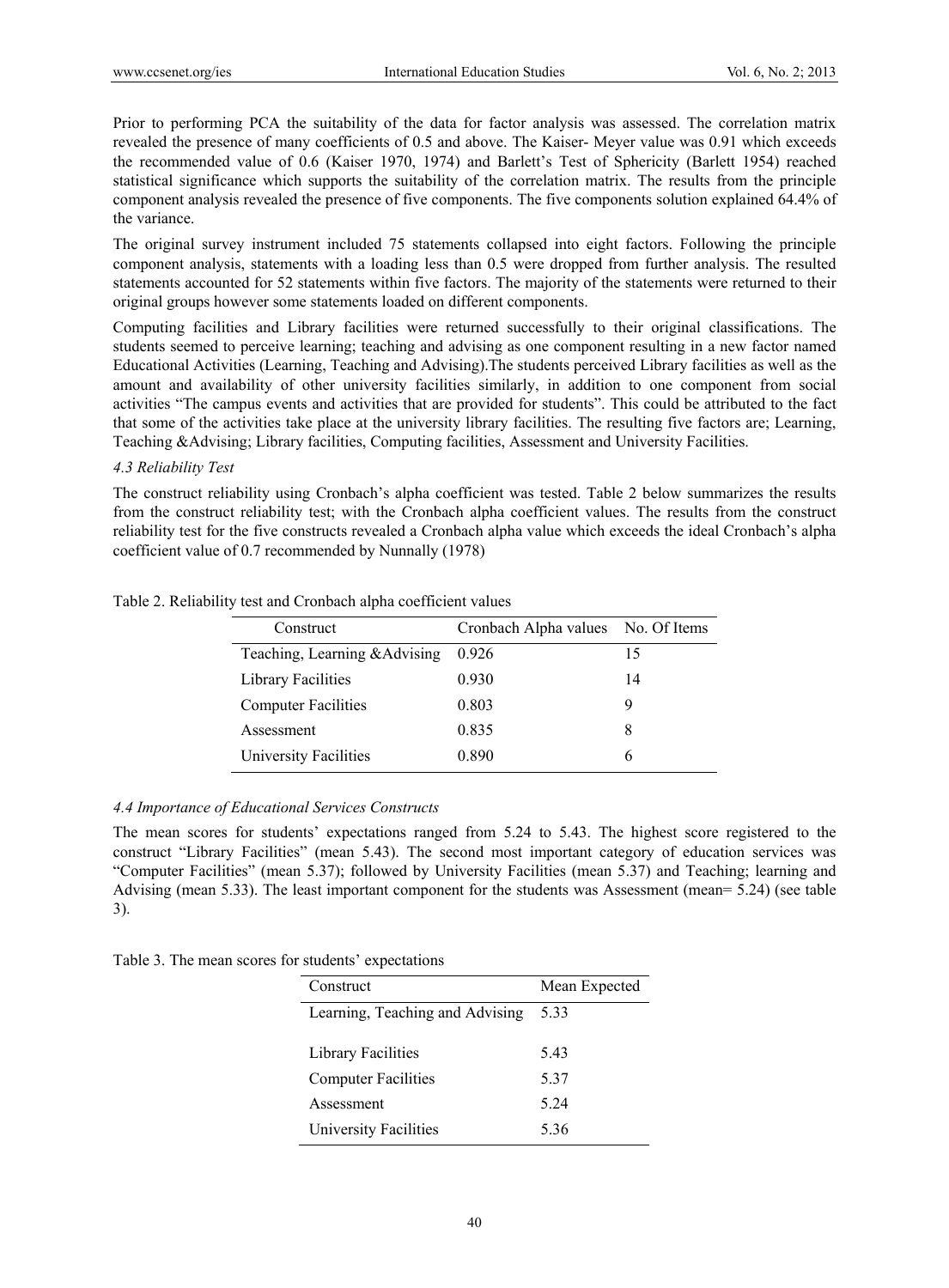## *4.5 The Palestinian Students Satisfaction with the Educational Services*

The student's satisfaction with the educational services provided to them at their respected universities was tested where the students' were asked to rate their perception of the educational services on a seven points Likert scale. Table 4 demonstrates the results from the students' perceptions of the five educational service categories:

Table 4. Student's satisfaction with the educational services

| Component                       | Mean Perceived |
|---------------------------------|----------------|
| Learning, Teaching and Advising | 4.75           |
| Library Facilities              | 491            |
| <b>Computer Facilities</b>      | 4.70           |
| Assessment                      | 4.75           |
| University Facilities           | 489            |
| Construct overall satisfaction  | 4.80           |

The mean scores for students' perceptions ranged from 4.70 to 4.91. The students were found to be very satisfied with all the educational services; learning, teaching and advising, library facilities; computer facilities, Assessment and university facilities. The lowest mean score registered for "computer facilities" (mean= 4.70) while the highest mean score was (mean= 4.91) registered for the "library facilities". The students' overall satisfaction with the educational services "Construct overall satisfaction" supported the findings where the results indicated high overall satisfaction with the educational services (mean= 4.80).

# *4.6 The Palestinian Students' Loyal Intentions*

The students were loyal to their universities (Mean=  $5.56$ , S.D. = 1.50). The results of the frequencies of the numeric scores (summarized in Table5) indicate that the majority of the students who responded to the survey (32.0%) are completely loyal to their respective universities compared to (20.5%) who considered themselves as completely non-loyal. The following largest group of students accounting for (28.3%) of the survey respondents considered themselves as loyal to their universities compared to (7.2%) who considered themselves non- loyal to their universities. Only (12.0%) of the respondents; considered themselves somehow loyal to their universities (see table 5).

| <b>Students Loyalty Intentions</b> | Frequency | Percent |
|------------------------------------|-----------|---------|
| Completely Loyal                   | 120       | 32.0%   |
| Loyal                              | 106       | 28.3%   |
| somehow Loyal                      | 45        | 12.0%   |
| Non-loyal                          | 27        | 72%     |
| completely non-loyal               | 77        | 20.5%   |
| Total                              | 375       | 100.0   |
|                                    |           |         |

Table 5. Palestinian Students' Loyal Intentions

# *4.7 Service Quality of Educational Services in West Bank; Palestine Universities*

The results from the analysis of the gap scores revealed that the most unsatisfactory component was "Computer Facilities" (mean= -0.67). The closest educational service to satisfaction was University Facilities (mean= -0.46) followed by Assessment (mean= -0.49), Library Facilities (mean= -0.51) and Teaching, Learning and Advising Services (mean= -0.57) (see table 6).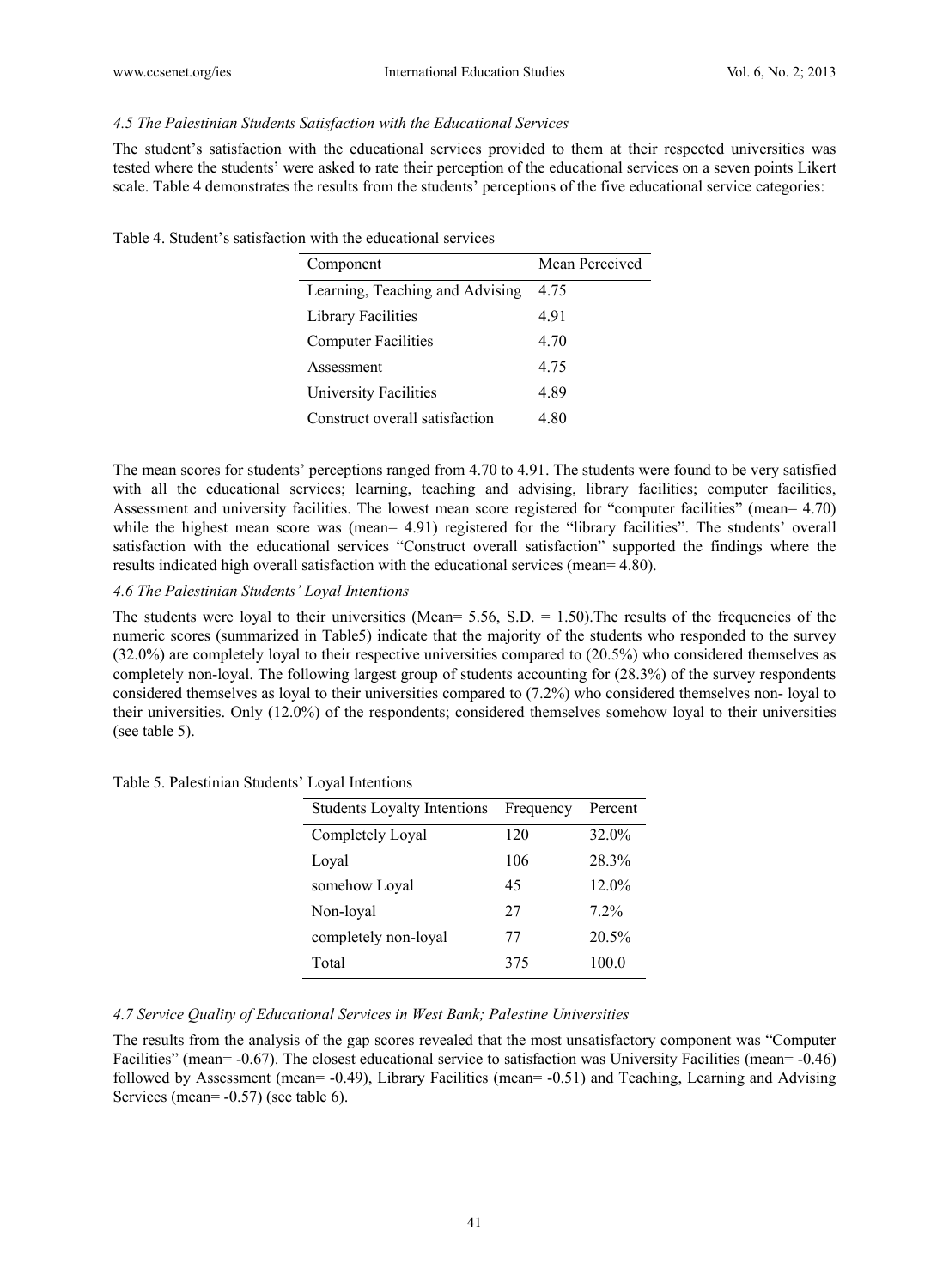| Component                       |      | Mean Expected Mean Perceived Gap Scores |         |
|---------------------------------|------|-----------------------------------------|---------|
| Learning, Teaching and Advising | 5.33 | 4.75                                    | $-0.57$ |
| Library Facilities              | 5.43 | 4.91                                    | $-0.51$ |
| <b>Computer Facilities</b>      | 5.37 | 4.70                                    | $-0.67$ |
| Assessment                      | 5 24 | 4.75                                    | $-0.49$ |
| University Facilities           | 5.36 | 4.89                                    | $-0.46$ |

Table 6. Results of the mean expected values; perceived values and gap scores

## *4.8 The Relationship between Demographic Attributes and Overall Satisfaction*

Gender and overall satisfaction: The results shows that there was no statistically significant difference in the overall satisfaction level between males (M=4.77, SD=0.93) and females (M=4.83, SD= 0.86); t (373) = -0.56, p= 0.57 (two- tailed). The magnitude of the difference between the males and females mean (mean difference= 0.9331, 95% CI: -0.23 to 0.13) was very small (eta squared= 0.0008) Cohen (1988, 284-7).

Study Level and Overall satisfaction: The results from the analysis indicates that there was a statistically significant difference among the mean scores of the three subgroups at the  $p<$  .05 level in overall satisfaction: F  $(2, 372) = 7.76$ , p= .000. However the magnitude of the difference in the means between the three subgroups is small to moderate (eta squared= 0.04) which indicate small to moderate effect Cohen (1988).

Age and Overall Satisfaction: The results indicate a statistically significant difference at the  $p$  < .05 level in overall satisfaction for the seven subgroups: F  $(6, 368) = 2.089$ , p= .054. The magnitude of the difference in the means between the three subgroups (eta squared= 0.01) indicates small effect Cohen (1988).

## *4.9 The Relationship between Demographic attributes and Loyalty Intentions*

Gender and Students' loyalty intentions: The results concludes that there was no significant difference in the Students' intentions between males (M= 5.71, SD= 1.53) and females (M=5.42, SD= 1.47); t (373) = 1.834,  $p=$  .068 (two-tailed). The magnitude of the difference between the males and females mean (mean difference= .285, 95% CI: -.021 to .590) was very small (eta squared= .008) (Cohen (1988).

Study Level and loyalty Intentions: The results indicates that there was statistically significant difference at the  $p$ < .05 level in Students' for the three subgroups: F (2, 372) = 4.097, p= .017. The magnitude of the difference in the means between the three subgroups is small (eta squared= 0.021) (Cohen (1988).

Age and Loyalty Intentions: The results indicate that there was statistically significant difference at the p< .05 level in Students' for the seven subgroups: F  $(6, 368) = 2.657$ , p= .016. The magnitude of the difference in the means between the three subgroups is small (eta squared= 0.041) Cohen (1988).

Relationship between Overall Satisfaction and Loyalty Intentions: The results from the correlation test suggest that there is a strong positive correlation between the two variables,  $r=+0.464$ ; N= 375; where high satisfaction is associated with high intentions. Students satisfaction explained 21% of the variance.

## **5. Discussion**

The reliability test supported the strength of the constructs composing the survey instrument and thus the applicability of the SERVQUAL survey model to be used in the context of the Palestinian higher education sector.

The first analysis in the study aims to uncover which service constructs are the most important and thus desired by Palestine students. Given the current lack of knowledge of students' expectations in Palestine students, this is an explorative research study utilizing a modified SERVQUAL instrument to investigate which service constructs are the most anticipated by the students. The analysis of the students' important service constructs revealed that the students considered all service constructs very important to them. Yet, the most important service constructs to the students are "Library Facilities" followed by "Computer Facilities". The results indicate that the Palestinian students want the Library facilities at their universities to be convenient and provide adequate spaces for private and group studies which are updated with wide range of books and periodic journals. These services will expose the students in Palestine at a young age to the scholarly world and enhance their research skills. The second most important service construct to the students is the "Computer Facilities". The students want updated computers, reliable network and assistance on the use of these equipments. The integration of ICT into higher education is receiving wide acceptance. These technologies influenced tertiary education where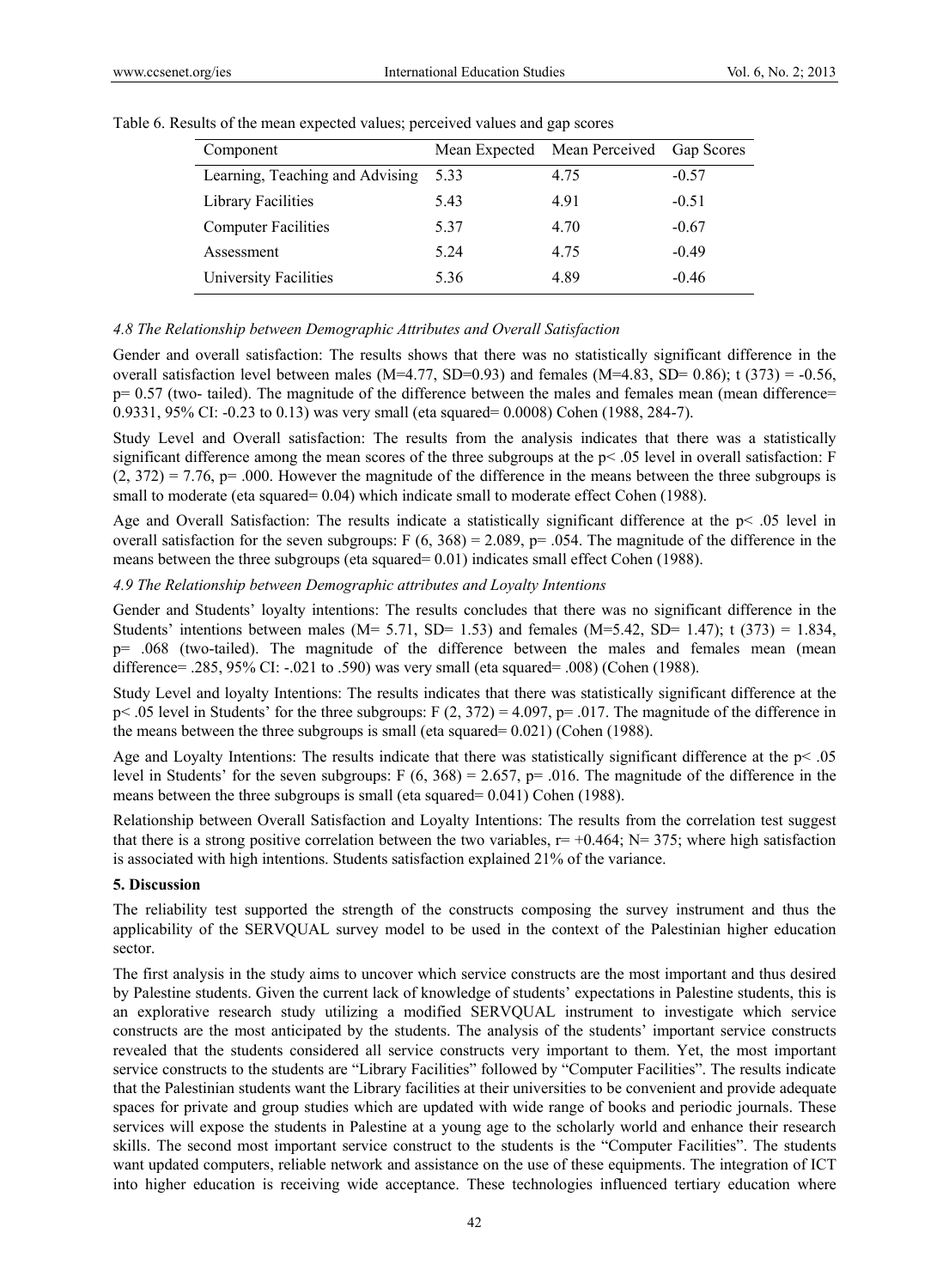lecturers are no longer the only source of information. The integration of "Computer networking" into the education process "promotes student autonomy, increases classroom equality, and help students develop a critical learning perspective" (Warschauer, Turbee and Roberts 1996). Further Andreson (2000) and Nixon, Beattie, Challis, and Walker (1998) argue that the relationship between teaching and research is highly influential. The research generates an added dimension to teaching and allows the development of a collaborative relationship between lecturer and students within a learning community. The Palestinian higher education serves an increasing number of students and with the physical and financial constraints imposed on both the faculty and the students which challenge the delivery of quality education these technologies together with modern well equipped libraries would assist the Palestinian higher education sector efforts to shift from teacher centred approach to a learner centred approach, which would consequently ease the burden of providing quality education with limited resources and overloaded faculty. The students rated the importance of the three remaining services constructs starting with "University Facilities", "Teaching; learning and Advising" and last with "Assessment". The students aspire for education that is relevant and broadens their horizons. They want lecturers who know their subjects well and are capable to advise them academically, who also have a clear and consistent assessment criteria. The students' expectations could also be influenced through enhancing the university image through media outlets such as education expos, offering scholarships for distinguished students and financial aid programs.

The results revealed that the students in Palestine universities are very satisfied with the service level. The most satisfactory service constructs are "Library Facilities" and "University Facilities". The students perceived the service level of "Assessment" and the service level of "Teaching, learning and Advising" similarly. The students perceived the service construct "Computing facilities" as the least satisfactory among the service constructs presented to them. The students overall perceived satisfaction with the service level is in parallel with the results from the students perceptions of the five constructs. The students' satisfaction in the service quality will contribute to retain the current students, attract future students, enhances the chances to engage current students and the university alumni in positive word of mouth recommendations for prospect students and maintains the universities positive image (Jiewanto et al 2012). Stakeholders across the higher education spectrum are advised to focus on factors that are not only related to the educational process if they wish to maintain their academic status and differentiate themselves from other institutions. The students' satisfaction with their university not only contributes to the university's image and reputation it contributes significantly to the students' educational achievement (El Ansari & Oskrochi 2006).

The analysis of the service quality in West Bank; Palestine universities revealed that all five service constructs were negatively disconfirmed. The most negatively disconfirmed components are the "Computing Facilities" followed by "Learning, Teaching and Advising". The three remaining service constructs were ranked starting with "Library Facilities", "Assessment" and "University Facilities" which was the nearest service constructs to expectations. The results from service quality are interpreted as the students not receiving the same service level they expected from their universities.

The service quality is an antecedent to students' satisfaction therefore the universities are advised to improve the service level of the five components with special focus on the service constructs which require more attention than others. The "Computing Facilities" could be improved with more updated computers and printers. The facilities opening hours could be adjusted to be more convenient to the students. The staff should be trained, friendly and understanding of the students needs. The service construct "Teaching, Learning and Advising" is the second most unsatisfactory construct which warrants attention. This service construct could be enhanced with adopting an education approach that develops the students' soft and hard skills. A special course which focuses on developing the students' soft skills, such as communication skills, team work skills, debates and problem solving skills could be integrated into the study program as an elective course. The university should encourage building links with professionals and experts from the local market. These professionals could be invited to present their work or scientific experience from a practical point of view and engage in direct discussions with the students. These opportunities will enrich the students' academic and practical experience, facilitates their transition to employment through enhancing their knowledge of the job market demands. The results also suggest that a more direct and transparent relation between the university management and the students is in need of attentions. The university management should encourage direct and frequent communication channels with the students through students unions and other representative bodies. The students' suggestions and feedback should be taken into consideration when designing the universities plans; otherwise the gap between the university management and the students will increase. The universities are advised to conduct more focused research on the service quality of the each of the service constructs in order to identify good practices and build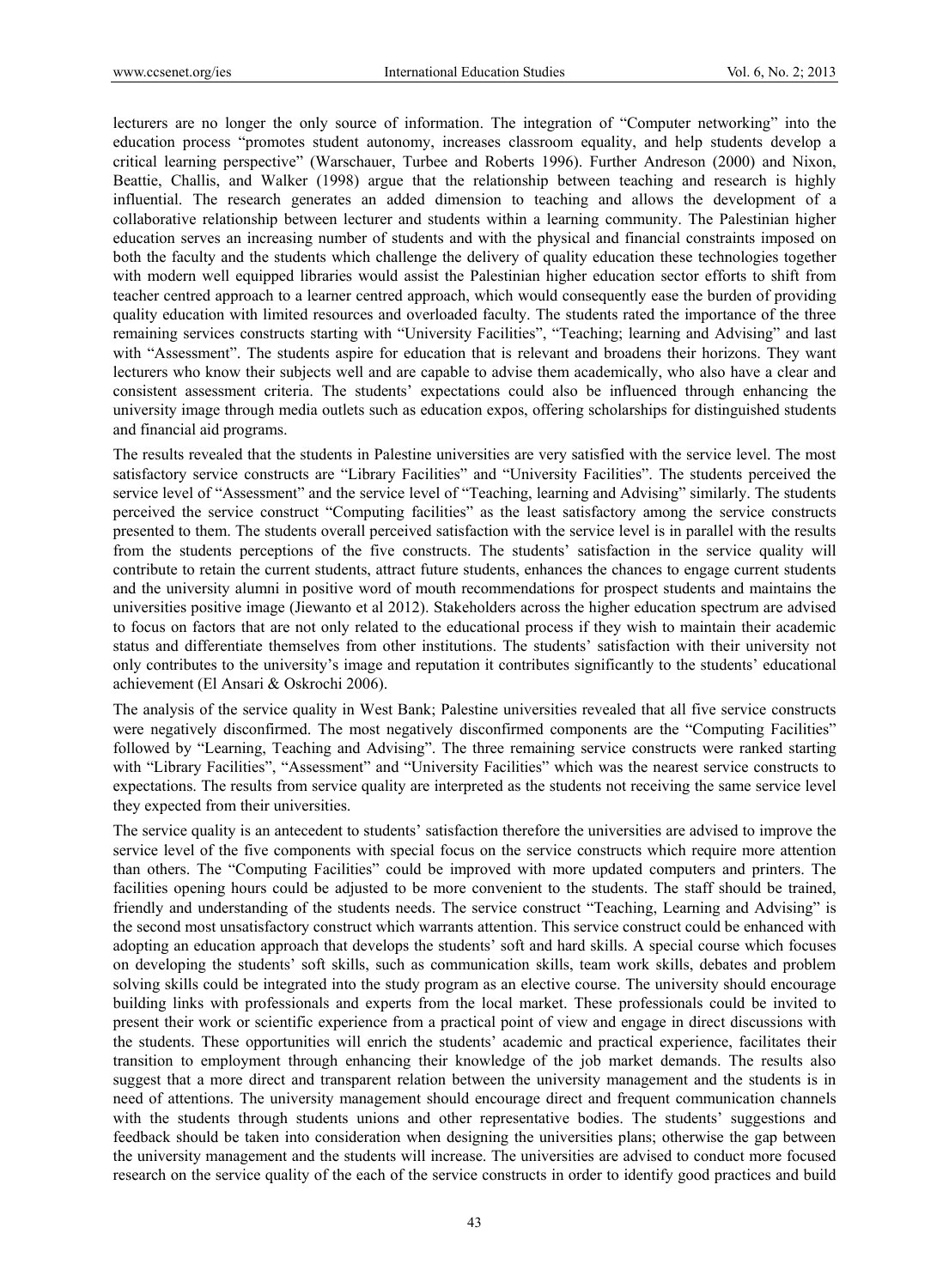on them and service areas that need further attention. A dissatisfactory service quality will negatively influence the relation between the students and the universities, which would affect the universities monetary and strategic interests.

The results revealed that the majority of the students in West Bank; Palestine Universities are completely loyal to their universities followed by the second largest group of students who considered themselves as loyal to their universities. However one fifth of the students were found completely non- loyal to their universities. This percentage is reflected in the comment of one of the respondents who commented on the survey form with "Do we have any other options". When answering if they were proud of to be students of the respective university; one of the students commented with "only in front of students from other universities". Though the results seems to be encouraging however to have a fifth of the sample describing themselves as completely non loyal is not a small number. The sense of helplessness expressed in the students' comments warrens that the students attend the universities out of lack of choice or their inability to obtain their education elsewhere.

The students' loyalty to their university is very important to attract new students, and decrease the chances of students defecting to other institutions. The results from the students' loyalty analysis could not be interpreted in isolation from other elements in the study. The students' loyalty intentions and the students' satisfaction with the service level at their universities are strongly inter-related to each other. Student satisfaction is a significant determinant of positive word-of mouth recommendation, retention and loyalty (Temizer L., & Turkyilmaz A. 2012). In other words when the students are satisfied with the service quality at their universities they are most likely to recommend it to other prospect students. The correlation between the students overall perceived satisfaction and the students' loyalty is strong which means that enhancing the students' satisfaction would contribute significantly to enhancing the students' loyalty intentions. Yet a further investigation into the other potential factors such as the university image which might contribute to enhancing the students' loyalty is recommended.

The students' satisfaction and loyalty intentions are influenced by age and study level however gender did not have an impact in both cases. Studies have shown a strong relation between satisfaction and age (eg. Salanova, Agut, and Peiro 2005, Realo & Dobewall 2011). The students' overall satisfaction is highly correlated the students' loyalty intentions which is supported in the literature (e.g., Athiyaman 1997). The study revealed that the older the students the more they are satisfied and loyal. The students' satisfaction with the university determines their decision to persist pursuing their education at that university. Students tend to take the decision to transfer to other institutions normally during the first and second year of study. Studies show that not all students who enter a university have the intention to obtain the degree. The students' decision to finish their degree depends on several factors such as ability, aspirations secondary school grades and socioeconomic status (Astin 1977). Students who choose to finish their education at the academic institution reflect their persistence and satisfaction with their academic choice. The universities should realize the importance of students' demographic attributes which influence their perceptions of the service quality. These factors should be taken into consideration when planning to enhance the students' satisfaction which would influence their loyalty and behavioural intentions.

# **6. Conclusion and Recommendations for Further Studies**

While education in general and higher education in particular continues to play major role in the life of the Palestinians; the current study shed light on the current service quality in Palestine higher education. The study focused on several service quality aspects in higher education which are considered a priority by the students who are the prime customer of these services. The study also focused on students' perceptions of the current status of service in West Bank; Palestine universities. The results call upon faculty, staff and the universities' administration to increase their efforts to meet the expectations of the students and meet their needs. The SERVQUAL gaps model and the survey instrument proved to be convenient instrument to be tested in an Arab educational context. The discrepancy in the students' expectations and perceptions reflects on service gaps from the university side. A more concrete research into the students' expectations as well as direct and frequent relationship with the students would tremendously enhance the university understanding of the students' needs and perceptions of the service level. These could be done through online surveys of the service level through the university internal network, suggestions boxes at all service encounters and frequent monitoring and benchmarking the service constructs. With modern technologies, these evaluations could be conducted at very low costs. The university employees and work systems should also be further studied to identify poor approaches. Employees who do not feel appreciated, who are overloaded with tasks, which have to work with poor support systems or simply not trained and empowered enough to carry the tasks will not perform well. These are the internal customers of the university, and the face which the students would build their impressions on when they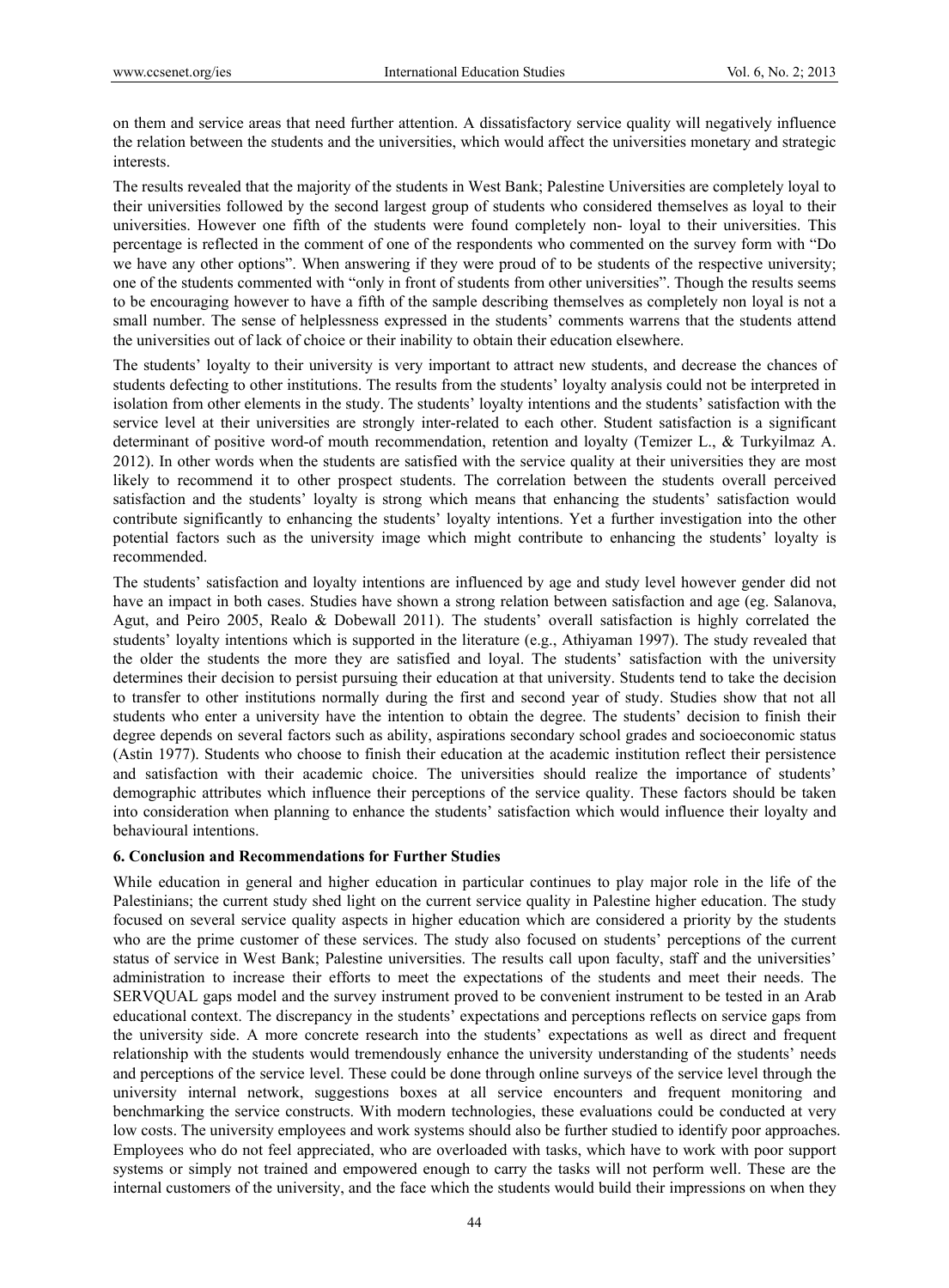recall their university life. The university should invest in them through updated support services, comprehensive empowering plan which enhance their skills and abilities as well as a management system which commends them for the work they do and help them overcome their shortfalls. Due to the physical and financial limitations; the study focused only on traditional universities in the West Bank; Palestine. Further studies should be conducted to include other post secondary education institutions such as private institutions; university colleges and community colleges both in the West Bank as well as in Gaza Strip in order to form a more precise opinion of the service quality status in post secondary institutions in Palestine.

#### **Acknowledgement**

The authors of this research would like to thank Professor Dr. Kay C. Tan, The National University of Singapore for his most valuable contribution to the study.

## **References**

- Abu Hasan, H. Ilias, A. Rahman, & R. Abd Razak M. (2008). Service Quality and Student Satisfaction: A Case Study at Private Higher Education Institutions. *International Business Research*. Retrieved from http://ccsenet.org/journal/index.php/ibr/article/view/982/952
- Abu-Lughod, Ibrahim A. (2000). Palestinian Higher Education: National Identity, Liberation, and Globalization. *Boundary, 2,* 7595. http://dx.doi.org/10.1215/01903659-27-1-75
- Andreasen, A. R. (1977). *A Taxonomy of Consumer Satisfaction/ Dissatisfaction Measures.* Towards a Process Model of Consumer Satisfaction in conceptualization and measurement of Consumer Satisfaction and Dissatisfaction. H. Keith Hunt, ed. Cambridge, Massachusetts: Marketing Science Institute.
- Andreson, L. (2000). "Teaching development in higher education as scholarly practice: a reply to Rowland et al. turning academics into teachers". *Teaching in Higher Education*, *5*(1), 23-31. http://dx.doi.org/10.1080/135625100114939
- Arndt, J. (1967). *Word of mouth advertising: A review of the literature.* Advertising Research Foundation
- Astin, A. W. (1993). *What matters in college*? Four critical years revisited. Jossey-Bass San Francisco.
- Athiyaman, A. (1997). Linking student satisfaction and service quality perceptions: the case of university education. *European Journal of Marketing, 31*(7), 528–540. http://dx.doi.org/10.1108/03090569710176655
- Awan M., & Mahmood K. (2011). Development of a service quality model for academic libraries. *Quality & Quantity,* 1-11. http://dx.doi.org/10.1007/s11135-011-9587-x
- Bai, C., & Liu, C. (2002). Customer loyalty and its determinants for service firms. *Nankai Business Review*, 64–69.
- Barlett, M. (1954). A note on the multiplying factors for various chi square approximations. *Journal of the Royal Statistical Society, 16,* 296-298.
- Betz, E. Klingensmith, J., & Menne, J. (1970). The measurement and analysis of college student satisfaction. *Measure and Evaluation in Guidance, 32,* 110–118.
- Bigne, E., Moliner, M. A., & Sanchez, J. (2003). Perceived quality and satisfaction in multiservice organizations: the case of Spanish public services. *Journal of Services Marketing*, *17,* 420-442. MCB UP Ltd http://dx.doi.org/10.1108/08876040310482801
- BirZeit University. (2010). Improving the Flow of Information between Universities, Youth, and the Labor Market to Enhance Learning and Development of the Workforce. *Centre for Development Studies*, BirZeit University. Retrieved October 2011, from http://home.birzeit.edu/cds/publications/2010/flowe.pdf
- Bitner, M. J., Booms, B. H., & Tetreault, M. S. (1990). The service encounter: diagnosing favorable and unfavorable incidents. *The Journal of Marketing,* 71-84. http://dx.doi.org/10.2307/1252174
- Bolton, R. N., & Drew, J. H. (1991). A multistage model of customers' assessments of service quality and value. *Journal of consumer research,* 375-384. http://dx.doi.org/10.1086/208564
- Brysland, A., & Curry, A. (2001). Service improvements in public services using SERVQUAL. *Managing Service Quality, 11*(6), 389-401. http://dx.doi.org/10.1108/09604520110410601
- Buzzell, R. D., & Gale, B. T. (1987). *The PIMS Principles: Linking Strategy to Performance*. The Free Press, New York, NY. PMCid:1054194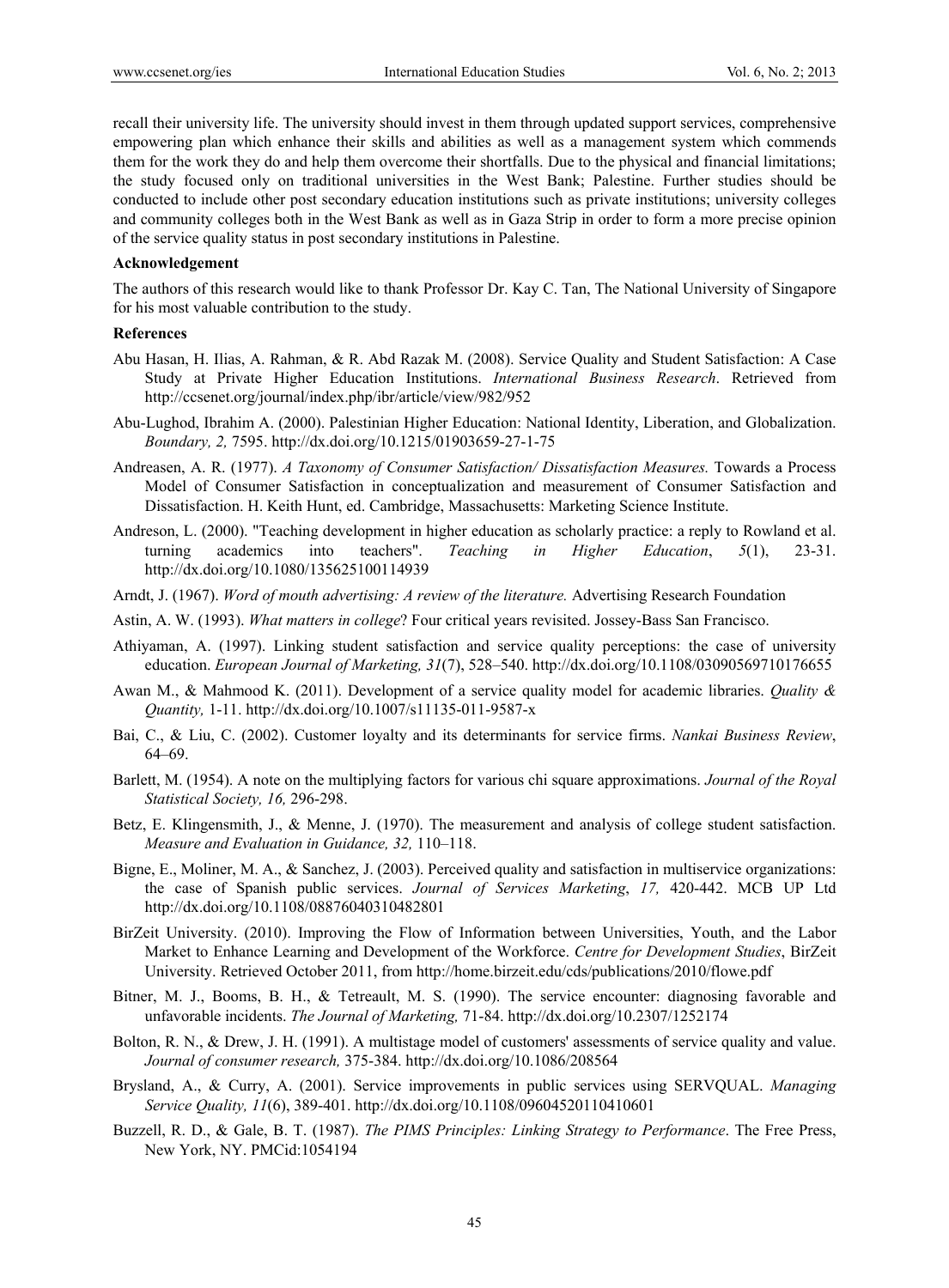- Chen S. (2012). The establishment of a quality management system for the higher education industry. *Quality & Quantity*, *46,* 1279–1296. http://dx.doi.org/10.1007/s11135-011-9441-1
- Chua, C. (2004). Perception of quality in higher education, In Carmichael, R. (Ed.) Quality in a time of change. *AUQA occasional publication, Proceedings of the Australian Universities Quality Forum*, *4,* 181–187.
- Chung Jae-Eun, Pysarchik Dawn Thorndike, & Sun-Jin. Hwang. (2009). Effects of Country-of Manufacture and Brand Image on Korean Consumers' Purchase Intention. *Journal of Global Marketing*, *22,* 21-41. http://dx.doi.org/10.1080/08911760802511352
- Cohen, J. W. (1988). *Statistical Power analysis for the behavioral science*. Hillsdale, NJ: Lawrence Erlbaum Associates.
- Cristillo L. (2010). National Study Of Undergraduate Teaching Practices In Palestine. United States Agency For International Development cooperative Agreement No. 294-A-00-05-0023400. Retrieved from http://www.aqac.mohe.gov.ps/EngV/Aqac\_Index/AQACfiles/pub/PFDP%20Report%20Final%20419.pdf
- Cronin, J., Michael, J. Brady, K., & Thomas, G. Hult, M. (2000). Assessing the effects of quality. value, and customer satisfaction on behavioural intention in service environment. *Journal of Retailing*, *76*(2), 193-218. http://dx.doi.org/10.1016/S0022-4359(00)00028-2
- Cronin, J. J., & Taylor, S. A. (1992). Measuring service quality: a re-examination and extension*. Journal of Marketing*, *56*(3), 55-68. http://dx.doi.org/10.2307/1252296
- Dabholkar, P. A., Shepherd, C. D., & Thorpe, D. I. (2000). A comprehensive framework for service quality: an investigation of critical conceptual and measurement issues through a longitudinal study. *Journal of Retailing*, *76,* 139-173. http://dx.doi.org/10.1016/S0022-4359(00)00029-4
- Daoud Y. (2005). Gender gap in returns to schooling in Palestine Department of Economics, Birzeit University. *Economics of Education Review, 24*, 633–649. http://dx.doi.org/10.1016/j.econedurev.2004.09.007
- Day, R. L. (1977). Towards a Process Model of Consumer Satisfaction in conceptualization and measurement of Consumer Satisfaction and Dissatisfaction. In H. Keith Hunt (Ed.), Cambridge, Massachusetts: Marketing Science Institute.
- De Jager J., & Gbadamosi G. (2010). Specific remedy for specific problem: measuring service quality in South African higher education. *Higher Education*. http://dx.doi.org/10.1007/s10734-009-9298-6
- El Ansari W., & Oskrochi R. (2006). What matters most? Predictors of student satisfaction in public health educational course. *Journal of the royal institute of public health, 120*, 462- 473
- Gatfield, T., Barker, M., & Graham, P. (1999). Measuring Student Quality Variables and the Implications for Management Practices in Higher Education Institutions: an Australian and international student perspective. *Journal of Higher Education Policy and Management, 21*(2), 239-252 http://dx.doi.org/10.1080/1360080990210210
- Gerner D. J., & Schrodt P. A. (1999). Into the New Millennium: Challenges Facing Palestinian Higher Education in the Twenty-first Century. *Arab Studies Quarterly, 21*(4), 17 - 33.
- Grönroos C. (1990). Relationship approach to marketing in service contexts: The marketing and organizational behavior interface. *Journal of business research*, *20*(1), 3-11. http://dx.doi.org/10.1016/0148-2963(90)90037-E
- Grönroos C. (1999). Internationalization strategies for services. *Journal of Services Marketing*, *13*(4/5), 290-297. http://dx.doi.org/10.1108/08876049910282547
- Ham, L., & Hayduk, S. (2003). Gaining Competitive Advantages in Higher Education: Analyzing the Gap between Expectations and Perceptions of Service Quality. *International Journal of Value-Based Management*, *16*, 223-242. http://dx.doi.org/10.1023/A:1025882025665
- Hampton, M. (1993). Gap analysis of college student satisfaction as a measure of professional service quality. *Journal of Professional Services Marketing*, *9*(1), 369–380. http://dx.doi.org/10.1300/J090v09n01\_10
- Harvey, L. (1997). *The Student Satisfaction Manual*. Buckingham, Open University Press/Society for Research into Higher Education.
- Harvey, L. (2002). '*Student feedback: a report to the higher education funding council for England*'. Retrieved from http://www.uce.ac.uk/crq/publications/studentfeedback.pdf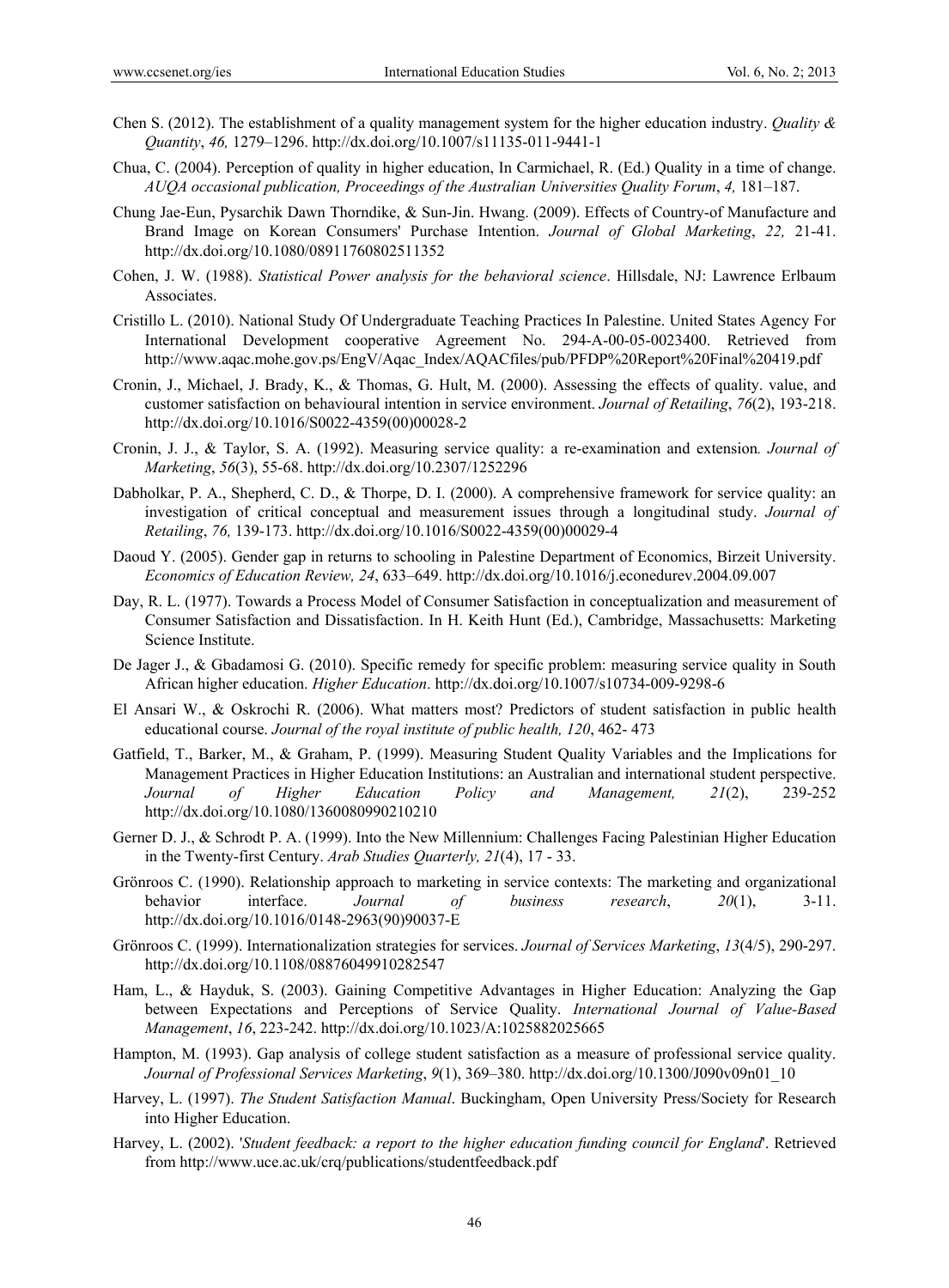- Hashweh M., Hashweh M., & Berryman S. (2003). An Assessment of Higher Education Needs in the West Bank and Gaza. *United States Agency for International Development (USAID)*. Retrieved from http://pdf.usaid.gov/pdf\_docs/Pnacw688.pdf
- Houston, D. (2008). Rethinking quality and improvement in higher education. *Quality Assurance in Education*, *16,* 61-79. http://dx.doi.org/10.1108/09684880810848413
- Jiewanto A., Laurens, C., & Nelloh, L. (2012). Influence of Service Quality, University Image, and Student Satisfaction toward WOM Intention: A Case Study on Universitas Pelita Harapan Surabaya. *Procedia-Social and Behavioral Sciences, 40,* 16-23*.* http://dx.doi.org/10.1016/j.sbspro.2012.03.155
- Kaiser, H. (1970a). A second generation Little Jiffy. *Psychometrika, 35,* 401-415 http://dx.doi.org/10.1007/BF02291817
- Kaiser, H. (1974b). An index of factorial simplicity. *Psychometrika, 39,* 31-36. http://dx.doi.org/10.1007/BF02291575
- Kanji, G. K., & Tambi, A. M. B. A. (1999). Total quality management in UK higher education institutions. *Total Quality Management, 10*(1), 129–153. http://dx.doi.org/10.1080/0954412998126
- Kessler, S. (1995). Total quality service: a simplified approach to using the Baldrige award criteria. A*SQC Quality Press*, Milwaukee.
- Krejcie, R., & Morgan D. (1970). Determining sample size for research activities. *Educational and Psychological Measurement, 30,* 607-610.
- Kwan, P., & Ng, P. (1999). Quality indicators in higher education: comparing Hong Kong and China students. *Managerial Auditing Journal, 14*(1), 20-27. http://dx.doi.org/10.1108/02686909910245964
- Lassar, W. M., Manolis, C., & Winsor, R. D. (2000). Service quality perspectives and satisfaction in private banking, *Journal of Service Marketing*, *14*(3), 244-271. http://dx.doi.org/10.1108/08876040010327248
- Lin Nan-Hong, & Lin Bih-Shya. (2012). The Effect of Brand Image and Product Knowledge on Purchase Intention Moderated by Price Discount*. Journal of International Management Studies*. http://dx.doi.org/10.1016/j.sbspro.2012.03.155
- Lovelock C. (1981). Why Marketing Management Needs to be Different for Services". Marketing of Services, J. Donelly and W. George, eds., Chicago: American Marketing, 5-9.
- Naik, C. N, Krishna, G. S. B., & Gantasala, V. P. (2010). Service quality (SERVQUAL) and its effect on customer satisfaction in retailing. *European Journal of Social Sciences*, *16*, 231-243.
- Nixon, J., Beattie, M., Challis, M., & Walker, M. (1998). "What does it mean to be an academic? A colloquim". Teaching in higher Education, *3*(3), 277- 98. http://dx.doi.org/10.1080/1356215980030301
- Nunnally, J. (1978). Psychometric theory. New York: McGraw- Hill.
- O'Cass A., & Lim K. (2001). The influence of brand associations on brand preference and purchase intention: An Asian perspective on brand associations. *Journal of International Consumer Marketing*, *14*(2/3), 41–71. http://dx.doi.org/10.1300/J046v14n02\_03
- Palestinian Ministry of Higher Education. (2011). Palestinian Higher Education Statistics 2010 2011. Retrieved July 15, 2012, from http://www.mohe.gov.ps/Uploads/admin/Matweyeh2011.pdf
- Parasuraman, A., Zeithaml, V., & Berry, L. (1988). SERVQUAL: a multiple-item scale for measuring consumer perceptions of service quality. *Journal of Retailing*, *64*(1), 12-40.
- Parasuraman, A., Zeithaml, V., & Berry, L. (1985). A conceptual model of service quality and its implications for the future research. *Journal of Marketing*, *49*(4), 41-50. http://dx.doi.org/10.2307/1251430
- Realo, A., & Dobewall, H. (2011). Does life satisfaction change with age? A comparison of Estonia, Finland, Latvia, and Sweden: *Journal of Research in Personality*, *45*(3), 297-308. http://dx.doi.org/10.1016/j.jrp.2011.03.004
- Reeves, C., & Bednar, D. (1994). Defining Quality: Alternatives and Implications. *The Academy of Management Review*, *19*(3), 419-445. http://dx.doi.org/10.5465/AMR.1994.9412271805
- Sahney, S. Banwet, D., & Karunes, S. (2004). A SERVQUAL and QFD approach to total quality education:A student perspective. *International Journal of Productivity and Performance Management*, *53*(2), 143-166. http://dx.doi.org/10.1108/17410400410515043